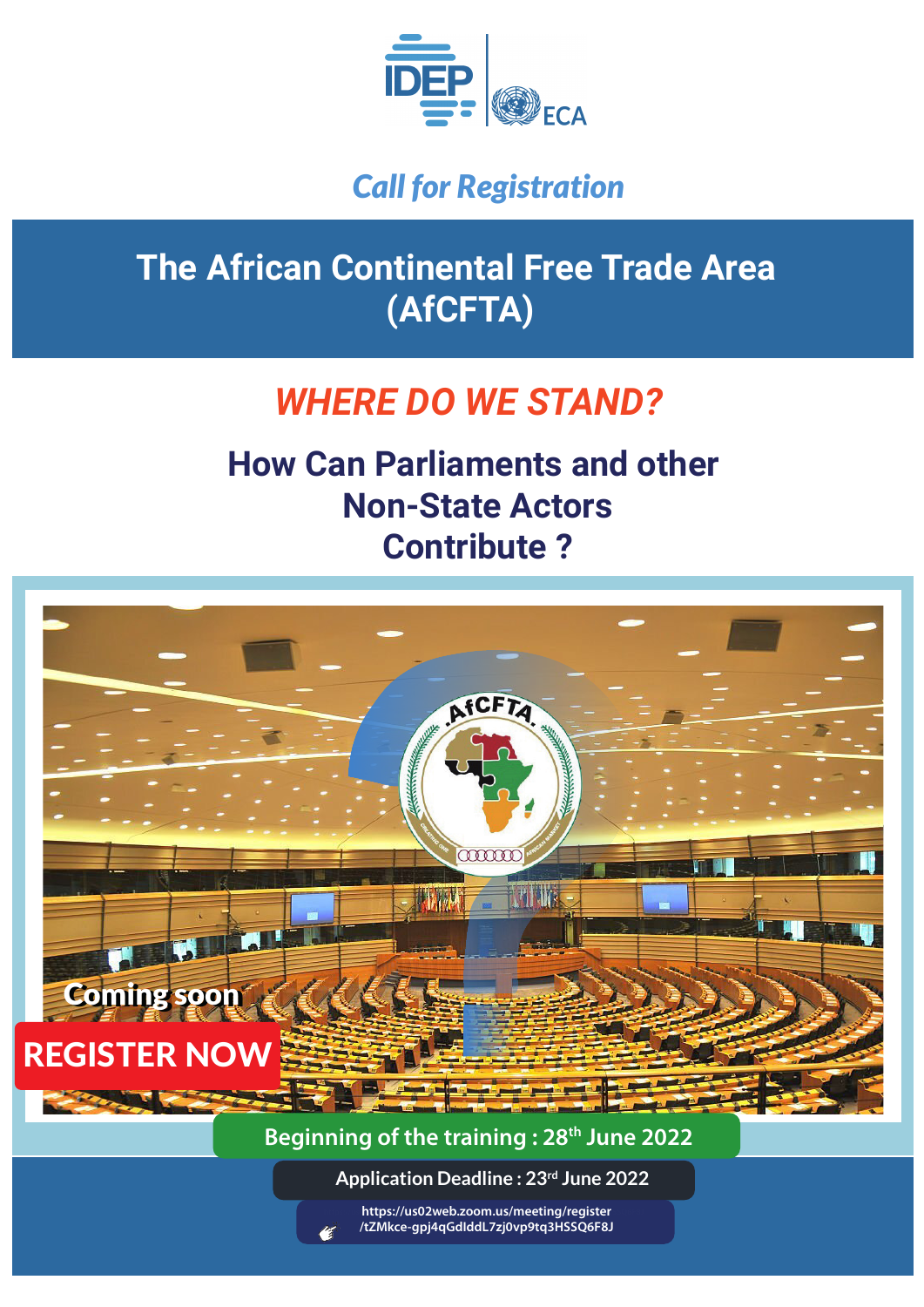### *THE African Continental Free Trade Area (AfCFTA)*

*WHERE DO WE STAND? How Can Parliaments and other Non-State Actors Contribute ?*

### Call for Registration

*Three 2hours-days on-line Conference on : Q&A on AfCFTA and the Role of non-State Actors*

## *Announcement in Brief*

 Type : **On-line synchronous three days training**  Programme Area : **Trade** Beginning end of the course : **28th-30th June 2022 Duration: 3 Days**  Language: **Bilingual (English-French) Location : Web Based E-Learning**  Fee: **No Fee**  Applicaion Deadline : **23rd June 2022** Specific target audience: **Parliamentarians, Experts, other non-State actors** Website: **https://elearningidep.uneca.org/ https://us02web.zoom.us/meeting/register/tzmeeting/register/tzmeeting/register/tzmeeting/register/tzmeeting/register/ register/tZMkce-gpj4qGdIddL7zj0vp9tq3HSSQ6F8J**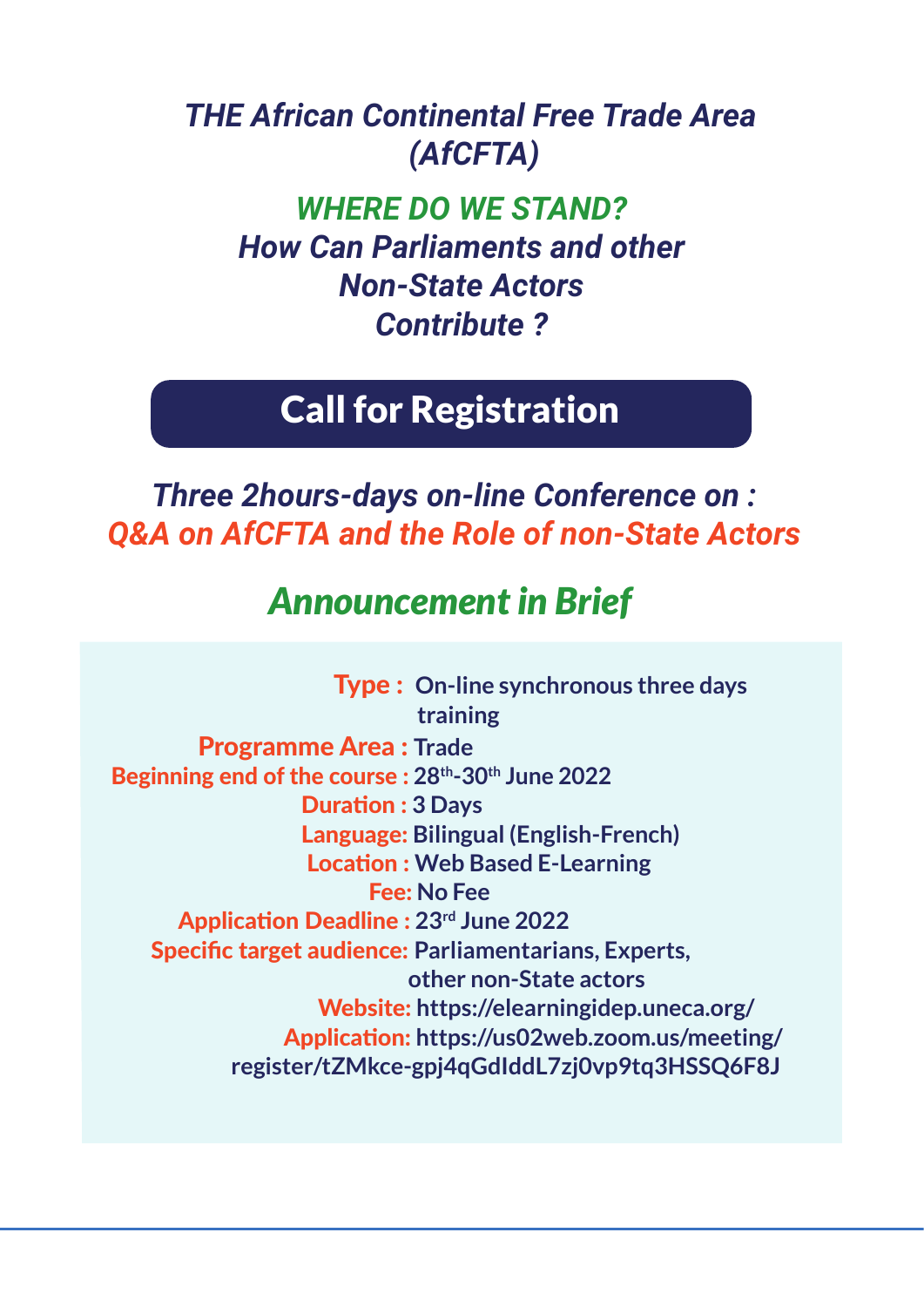

#### **Programme Rationale**

The African Continental Free Area (AfCFTA) was officially launched at the 12th Extraordinary Summit of the African Union in Niamey, Niger on July 7, 2019. To date, 54 African states have signed the AfCFTA Agreement and 41 have ratified it. Thirty member states also signed the Protocol on Free Movement of Persons, Right of Residence and Right of Establishment at the Niamey Summit, signalling a highly symbolic, formal initiative to ease restrictions on the movement of people across African borders.

So far, only Phase I negotiations on Trade in Goods, Trade in Services, and Dispute Settlement have been concluded. Phase II negotiations – on investment, competition policy, intellectual property rights, and e-commerce – are currently under way, delayed by COVID-19. Nevertheless, the start of trading under the Trade Protocol on January 1, 2021 in the midst of the pandemic is no trivial achievement. It marks a major milestone in operationalizing the AfCFTA Agreement and in advancing towards the ultimate goal of an African Economic Community, as envisaged by the Abuja Treaty of 1991.

Bringing together 54 countries, more than 1.2 billion people and a GDP in excess of US\$2.5 trillion, the AfCFTA can be a potent force in addressing Africa's persistent marginalization in the global economy and in making Africa's voice better heard across major platforms. At the continental level, it can help overcome the numerous challenges to regional integration and substantially increase intra-African trade and investment. By leveraging trade as an engine of growth, the AfCFTA can boost opportunities for industrial diversification, generating jobs for men and women, including Africa's teeming youths, thus contributing towards the development goals enshrined in the African Union's Agenda 2063.

Africa's ability to capture the benefits of the AfCFTA will depend on member states' commitment to liberalization schedules and other provisions of the AfCFTA Agreement; their capacity to design and implement national strategies and mitigation policies; and their continued interest in the remaining negotiations. At a fundamental level, making the AfCFTA work for Africa requires that the implementing countries fully own up to the Agreement. Ownership goes beyond policymakers; it encompasses the business community, Parliamentarians, Civil Society organisation, labour groups and, indeed, ordinary men and women.

It is with this in mind that the present three-days online course is designed. It is aimed at building momentum for, and political ownership of, the AfCFTA by informing Parliamentarians, other non-state actors about where we are, on the potential and opportunities of development that the Agreement holds, and what it would take to benefit most from it.

## **Objectives**

At the end of this course, participants/learners should be able to:

1: Appreciate the role that regional integration and the AfCFTA, in particular, could play in Africa's economic development;

2: Assess what has been achieved so far, and what remains to be done;

3: Understand the key provisions of the AfCFTA Agreement and its Protocols;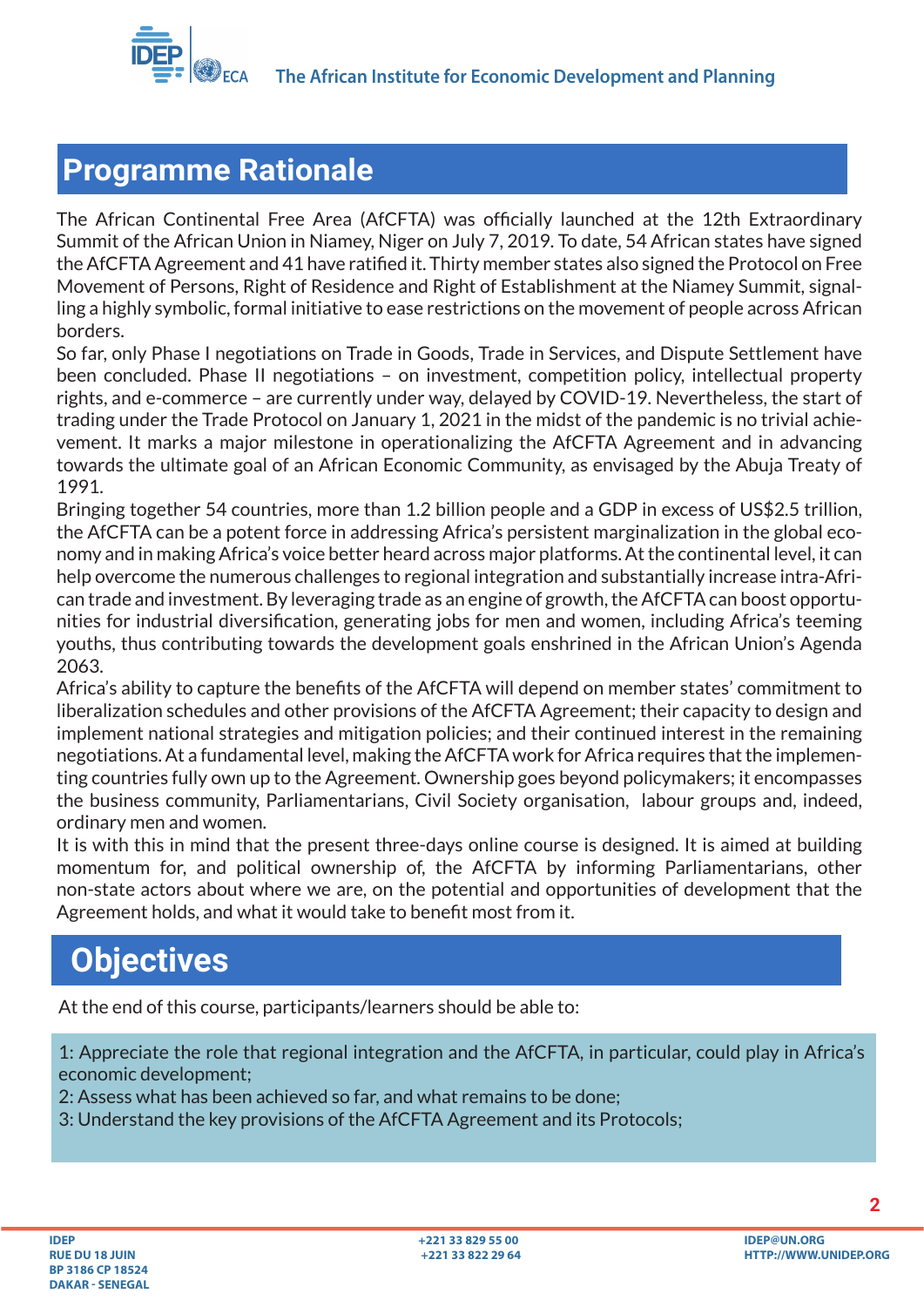

4: Appreciate the likely impacts of the AfCFTA on their respective country, and across the continent; 5: Influence measures that their government can take, as part of a national AfCFTA strategy, to leverage the opportunities arising from the AfCFTA, and mitigate any short-term costs; 6: To Define and to plan how they could support the implementation of the AfCFTA.

### **Course Content**

The webinar will cover the following topics:

- Regional integration in Africa: Overview - AfCFTA: Where do we stand today? - AfCFTA: Next steps - Impacts of the AfCFTA - The Role of Parliamentarians and other Stakeholders **Best Practices** 

### **Approach**

The course will be delivered as a webinar over 3 days, with each session lasting 2 hours. The PowerPoint presentation may be complemented with a course manual, specially designed for this purpose, including additional resources such as bibliographies, web links and optional readings. Learners will also be able to self-assess their understanding through optional quizzes.

### **Target Audience**

The course targets three groups of participants/learners: Parliamentarians, civil society organizations (CSOs) and other experts.

Parliamentarians who are called upon to ratify the Agreement are likely to do so expeditiously if they comprehend the Agreement and are convinced about its long-term benefits. Parliamentarians will also play a key role in making the AfCFTA work, not just for their own country but for Africa as a whole – in a spirit of solidarity and Pan-Africanism that is at the very heart of the Agreement. Indeed, implementation is where the real challenges lie. Member-countries will be confronted with their institutional weaknesses; economic losses may arise in some sectors as cheaper imports flow in; firms with potential to export more to the region may come up against financial or capacity constraints; and the political will to forge ahead may wane under the weight of rising criticism and demands for protection or relief by affected firms. All this requires that Parliamentarians, as decision-makers and executioners of the Agreement, defend the Agreement – not for its own sake but because they believe in its promise.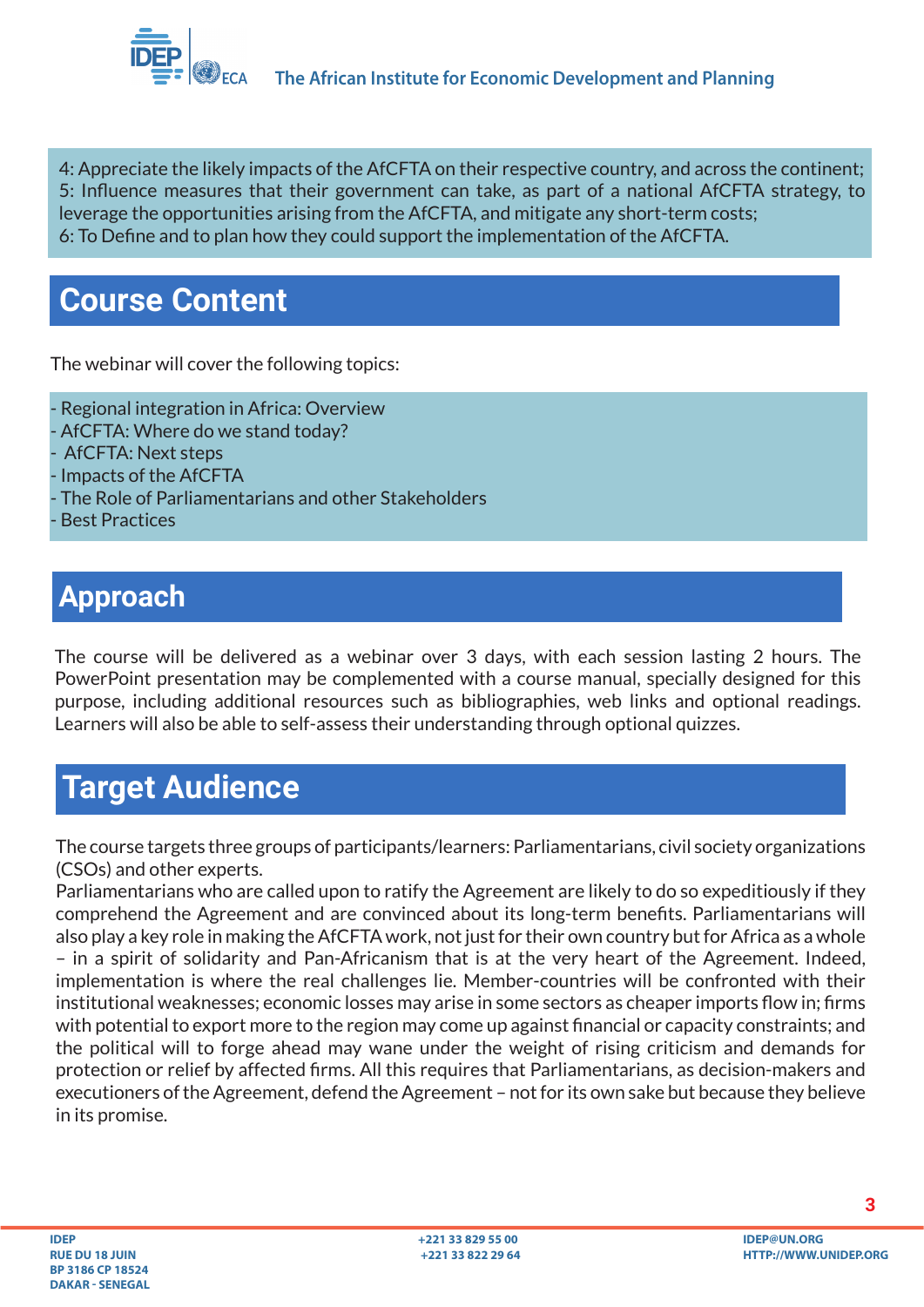

CSOs have become increasingly important in delivering development outcomes. The implementation of the AfCFTA Agreement has implications for cross-border traders, many of which women; for vulnerable groups, including SMEs and import-competing businesses; and, ultimately, for poverty reduction and attainment of the SDGs. There are a number of CSOs operating in each of these areas, many at the grass-roots levels and close to constituents who may be impacted by the Agreement. Although CSOs have not been much involved in the complex AfCFTA negotiations, they could play a key role in the implementation of the Agreement. Effective engagement with CSOs can also help strengthen ownership of the Agreement, improve governance and accountability with respect to its implementation, and help in mobilizing funding to assist vulnerable groups. Indeed, implementation of the AfCFTA Agreement presents a great opportunity for governments to review, renew and deepen their engagement with CSOs.

Finally, experts and professionals working in the private sector and in the areas of business consulting and trade need to understand the provisions of the Agreement so that they can effectively assist their clients or organizations. The AfCFTA could create business opportunities for new firms and growth opportunities for existing ones as trade barriers fall. This course will provide experts information about, and an initial understanding of, the AfCFTA Agreement in the hope that they can build on it. Participants in this course are not seen as final beneficiaries but as ambassadors and agents of change who can share their knowledge with peers and other stakeholders, and, together, work to make continental integration work for Africa.

### **Acceptance to the Course**

Applicants to the course are expected to have, as a minimum, a bachelor's degree preferably where courses related to trade. In addition, two years of work experience will be required. Women candidates are also strongly encouraged to apply.

Until the registration deadline, participants are accepted to the course on a rolling basis and subject to availability of slots.

Applications must be completed exclusively on IDEP online application platform at https://us02web.zoom.us/meeting/register/tZMkce-gpj4qGdIddL7zj0vp9tq3HSSQ6F8J

### **Certificate of Completion**

A Certificate of Completion will be issued by IDEP to all participants who successfully complete the course-related self-assessments presented for each module.